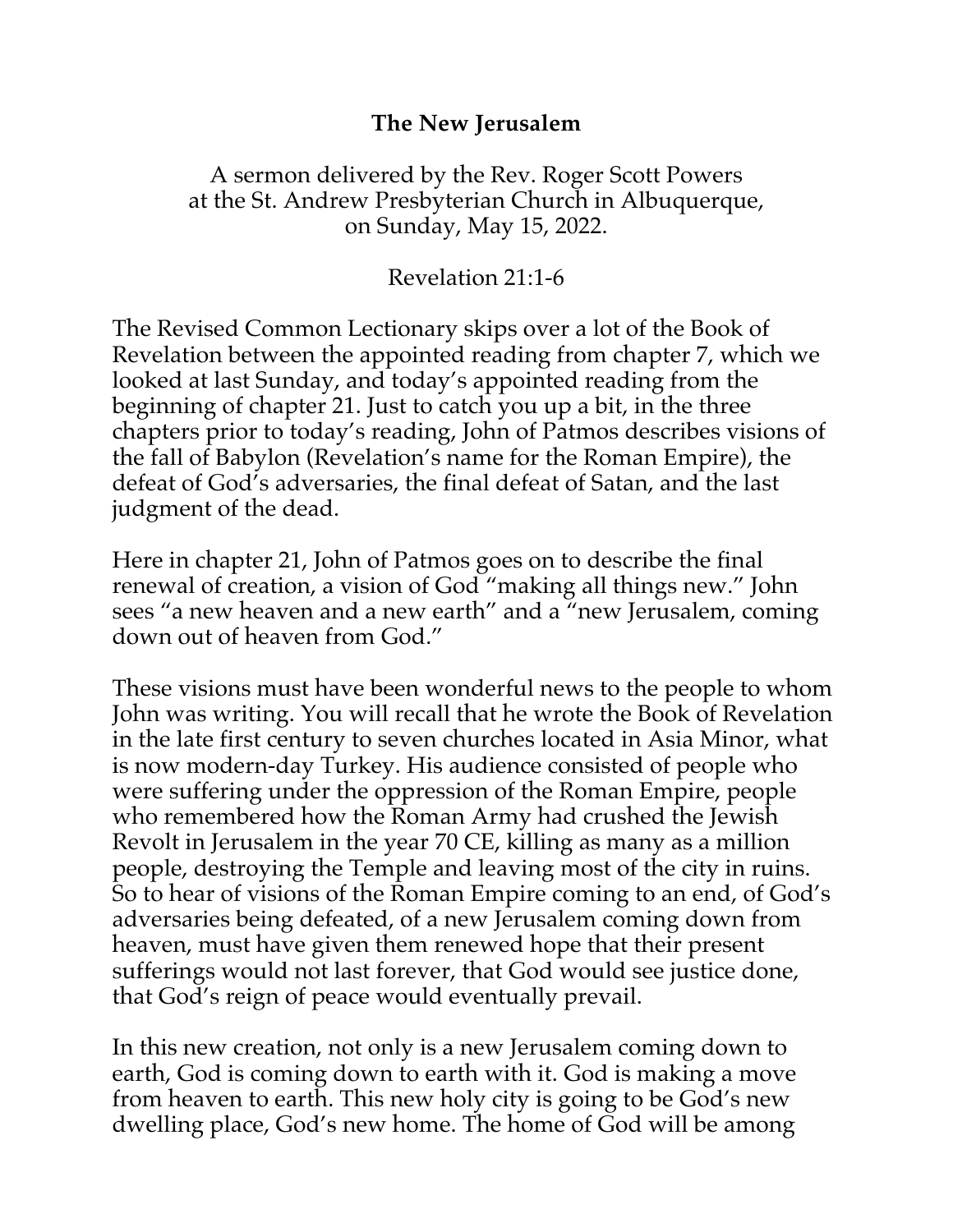mortals. "God will dwell with them; they will be God's peoples, and God will be with them; God will wipe every tear from their eyes. Death will be no more; mourning and crying and pain will be no more, for the first things have passed away."

I am struck by how different this vision is from the end times idea popular in some Christian circles of the so-called "rapture" in which believing Christians are to be rescued from the earth, taken up to heaven with Christ, while those who remain on earth are left to perish.

This idea has been promoted in Christian novels such as the twelvevolume *Left Behind* series, which began with the 1995 publication of *Left Behind: A Novel of the Earth's Last Days.* In it, a mysterious, cataclysmic event occurs. On a Boeing 747 bound for Europe, one third of the passengers suddenly disappear, leaving only their clothes and jewelry behind. Around the world, millions of other people also disappear at the same time, throwing the world into instant chaos. An airline pilot, a journalist, a minister, and a student all search for answers, only to discover that they are entering what will be a sevenyear period of tribulation.

"Central to the plot," according to an assessment by the Presbyterian Church (USA), "is the two-stage return of Christ. Christ has come and has taken the church (the 'saved') away from the earth. Those 'left behind' have a second chance for salvation and are engaged in a cataclysmic fight with the forces of evil. Evil forces are often disguised as good, so the battle is difficult and confusing. In this struggle with evil, some who are left behind realize the error of their ways, repent and believe in Jesus Christ, and will be rescued at the second stage of the return of Christ when all the saved will be eternally with God and all the damned are sent to hell for eternity."

This two-stage understanding of the return of Christ is a relatively recent idea. It is attributed to a woman named Maggie MacDonald of Port Glasgow, Scotland, who, it is claimed, came to this understanding in the year 1860 while she was in a trance. The idea was further developed by John Nelson Darby and became popular with the introduction of the *Scofield Reference Bible,* first published in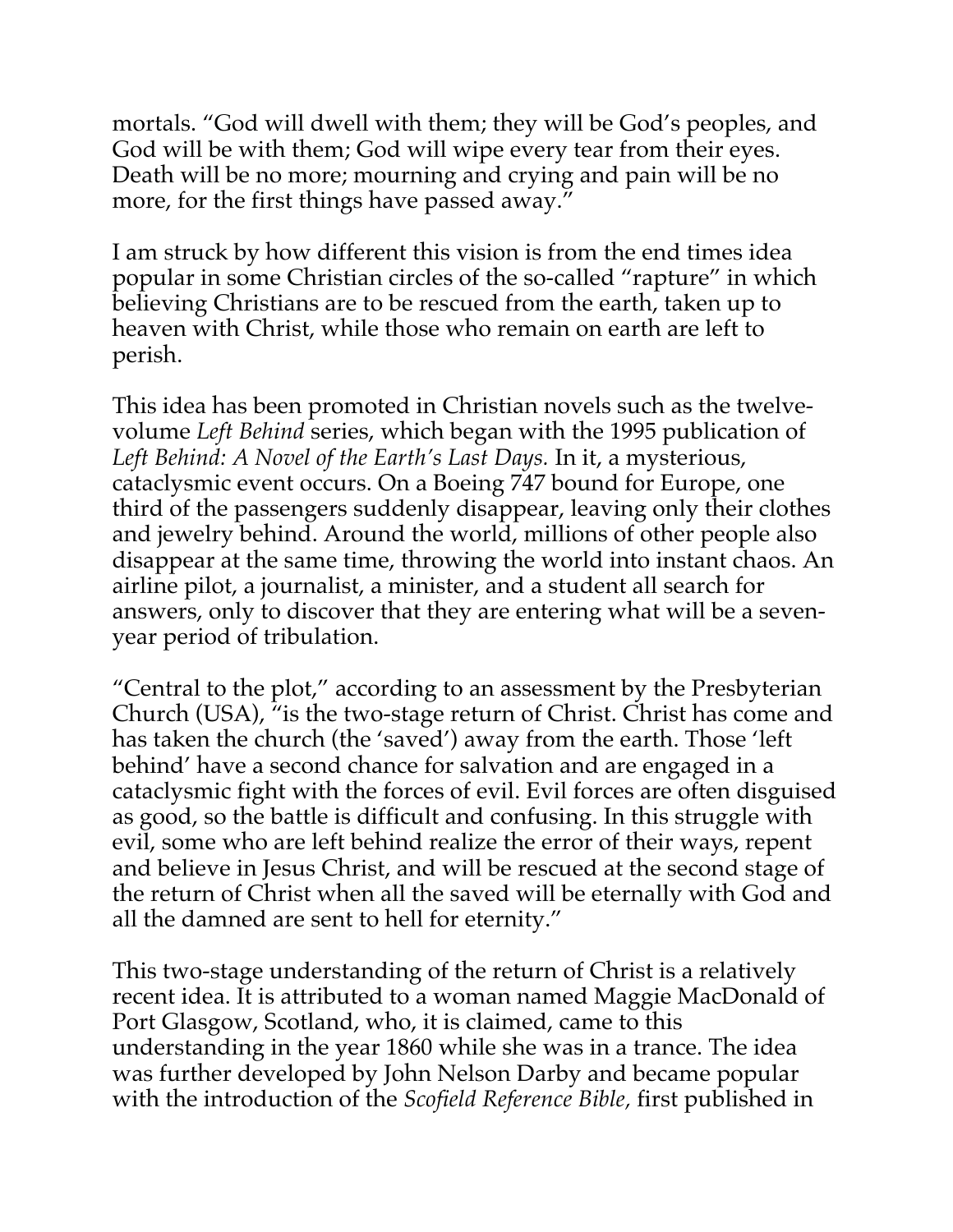1909. But take note that the term *rapture* does not appear in the Bible anywhere, and it has not been taught in the Presbyterian tradition.

Indeed, the idyllic vision of new heaven and a new earth, of a new Jerusalem, coming down from heaven, and of God making God's home on earth is the exact opposite of "the rapture." God doesn't destroy the earth. God renews it. God remakes it. God transforms it. God makes all things new, a new heaven and a new earth, even a new Jerusalem. God doesn't take Christians up to heaven. God brings heaven down to us. God doesn't stay in heaven, apart from us, watching us from a distance. God moves from heaven to the earth to live with us, to be present with us. This is the rapture in reverse.

The Presbyterian assessment continues: "Two things must be said about the theology in the *Left Behind* series. First, as a work of fiction, *Left Behind* does not present biblical teaching or theology in a systematic way. It is informed by a number of biblical passages, but it is, in the end, fiction. It should not be viewed as a key to understanding the Bible or as a textbook that describes the events surrounding the return of Christ. Second, insofar as it is informed by a theological understanding, it is a kind of premillenial dispensationalism" which is not in accord with the theology of the Presbyterian Church.

Now, don't get me wrong. The return of Christ and the final establishment of God's Reign of justice and peace are central to Presbyterian belief and practice. When we say the Lord's Prayer, we pray "Thy kingdom come." And when we celebrate communion together, we hear these words spoken: "Every time we eat this bread and drink this cup, we proclaim the saving death of the risen Lord until he comes." Our Christian hope is that, at the end of history, Christ will come again to establish God's reign of justice and peace for all Creation. But at the same time, Presbyterians refuse to engage in idle speculation about the timing and details.

And let us admit that John's visions have not come to pass, not entirely. We have seen the fall of Babylon, the fall of the Roman Empire. For that matter, we have seen a number of empires rise and fall through the centuries. The city of Jerusalem has been rebuilt by human hands, but it is not the "New Jerusalem" that John describes as